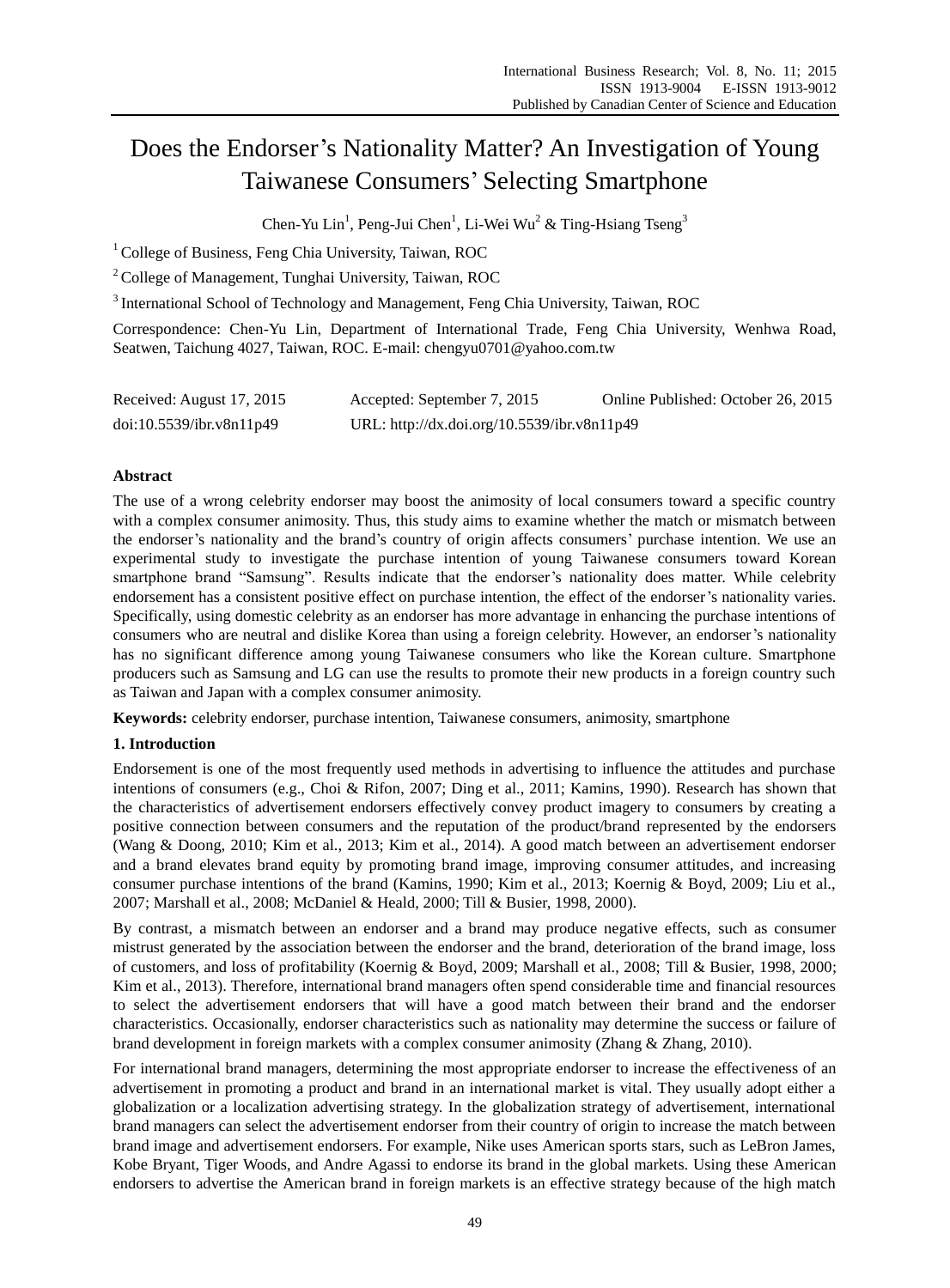between brand image (American brand) and the nationality of the celebrity endorsers (American celebrity endorsers).

However, using endorsers from the brand's country of origin may have serious disadvantages if a previous or ongoing political, military, economic or diplomatic conflict arouses the anger of some people in one country toward a specific country (Klein et al., 1998). The disadvantages are serious, particularly when many domestic consumers have negative attitudes or even a complex animosity toward the brand's country of origin. Although consumers who are angry toward a specific country may not believe that its brands or products are inferior, consumers may have less purchase intention toward the brands or products of that country (Shoham et al., 2006). For example, using Japanese endorsers to advertise Japanese brands, such as Sony, Toyota, and National, may not be a brilliant idea in China because of the long history of consumer animosity between Japan and China. The use of a Japanese celebrity endorser may boost the animosity of Chinese consumers toward Japan, which is separate from their assessment of product quality (Klein et al., 1998).

In this case, some international brand managers recruit domestic celebrities as endorsers to advertise their brand. The localization of advertising strategy for an international brand is common to avoid the negative effect of consumer animosity. The use of domestic celebrity endorsers in advertisements may attract more domestic customers, and products can receive a positive evaluation regardless of animosity levels. For example, Samsung, a Korean brand, used several Taiwanese celebrity endorsers, including Jolin Tsai, Dee Hsu, and Fu-Zhen Tian, to endorse its serious smartphone products (Galaxy, S4, S3, and S2) in Taiwan (Table 1). However, to promote new Galaxy S5, Samsung used Soo-Hyun Kim, a famous Korean drama actor, as the brand endorser in the global market. Thus, the effects of using a domestic celebrity as an endorser have not been discussed extensively due to its cultural complexity and changeability.

| Smartphone model | Name         | Nationality | Year           |
|------------------|--------------|-------------|----------------|
| Galaxy S5        | Soo-Hyun Kim | Korean      | $2014$ May     |
| Galaxy Gear S    | Jolin Tsai   | Taiwanese   | 2014 September |
| Galaxy S4        | Dee Hsu      | Taiwanese   | 2013           |
| Galaxy S3        | Fu-Zhen Tian | Taiwanese   | 2012           |
| Galaxy S2        | Ji-Eun Lee   | Korean      | 2011           |

Table 1. Samsung smartphone endorsers' nationality in Taiwan

*Note.* collected fro[m http://www.samsung.com/tw.](http://www.samsung.com/tw)

Although the localization of the advertising strategy has some advantages to attract domestic customers, the mismatch between domestic endorsers and an international brand may produce negative effects, such as loss of the positive effect of the country of origin (COO) and the opportunity to attract some customers who like the COO of the brand. Currently, more and more Taiwanese teenagers are into Korean drama and pop singers. These young consumers may follow the consumption behaviour of Korean endorsers. This attitude may explain why Samsung Taiwan changed its new endorsement strategy and used Korean endorser Soo-Hyun Kim to endorse its new Galaxy S5 smartphone in Taiwan (Table 1). However, the advantage and disadvantage of the match and mismatch between brand and the endorser's nationality remains ambiguous. Therefore, understanding the role of the endorser's nationality in advertising a Korean smartphone among young Taiwanese consumers is necessary.

To resolve the globalization-localization of the advertising debate, this research investigates the responses of young Taiwanese consumers to Korean brand advertisements. This study provides a theoretical framework to understand the role of the nationality of the endorser in the purchase intention of the consumers toward a product of a foreign country. The rest of the paper is organized as follows. The succeeding section presents the research background of this study, followed by the discussion on the conceptual framework and proposed hypotheses. The research design and the result of data analysis are discussed in the subsequent two sections. Finally, the discussions, findings, implications, and limitations are given in the last section.

# **2. Literature Review**

### *2.1 Celebrity Endorser*

Endorsers can be of many types, including the typical consumer, the product class expert, the company president, and the celebrity (Friedman & Friedman, 1979; Kamins, 1990). In particular, the use of celebrity endorsers has always been a favourite strategy because the credibility of celebrity endorsers is effective in generating attitudes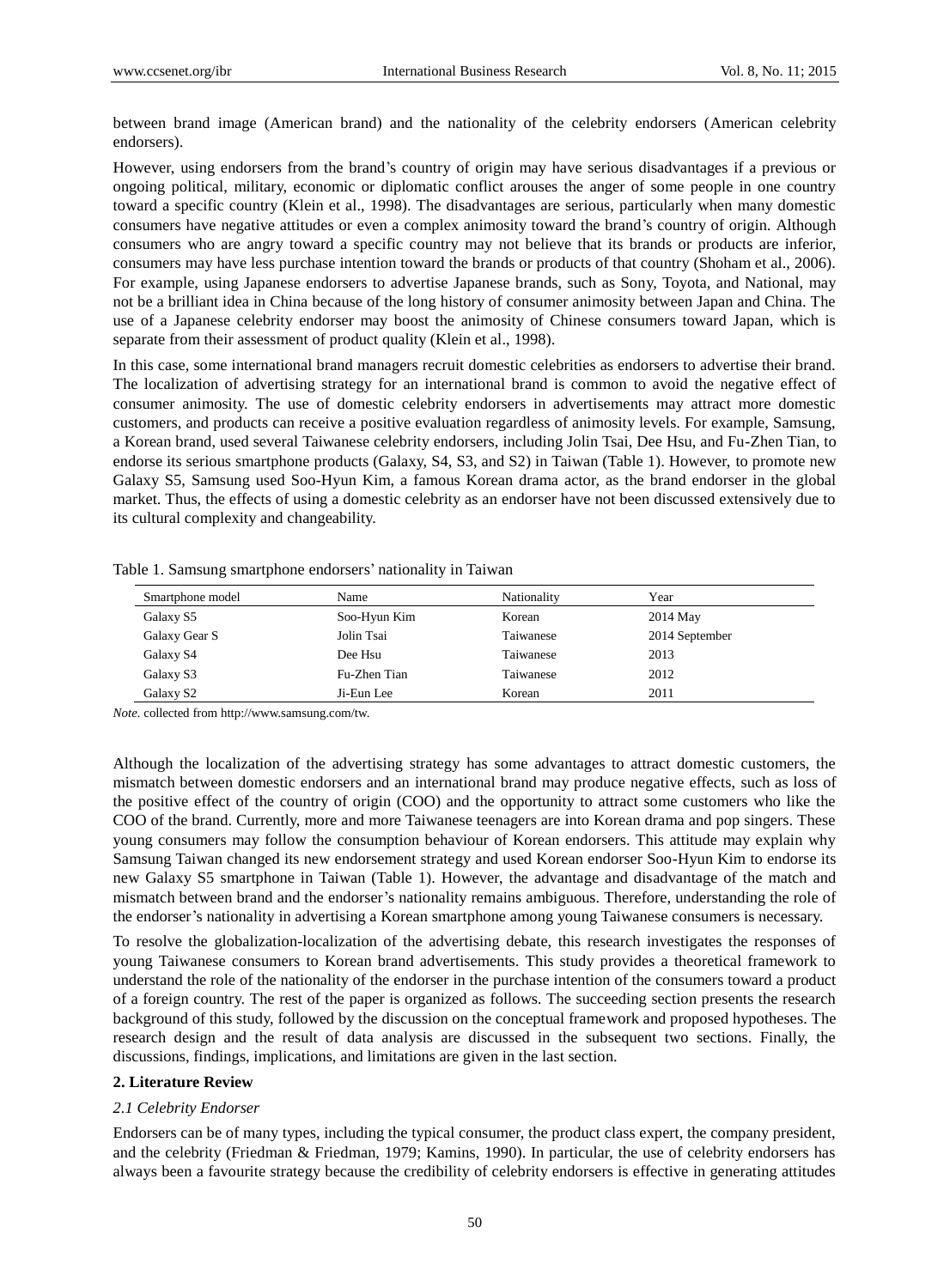toward the advertisement and the brand (Bhatt et al., 2013). Prominent celebrity endorsers produce more positive attitude changes toward the position advocated by the consumers and induce more behavioural changes than less popular celebrities (e.g., Felix & Borges, 2014). Moreover, popular celebrities may be more effective in gaining attention and enhancing recall than less known endorsers (Goldsmith et al., 2000).

The use of celebrity endorsers in advertising also has an important role in the transfer of personality traits (Erdogan et al., 2001). For example, Shimp and his colleagues (2005) found that marketers of consumer packaged goods often feature endorsers as the centrepiece of their advertising or promotion efforts (Shimp et al., 2005). Previous researchers mainly focused on exploring the effect of image transfer from the endorser to the brand on product or service characteristics (Huber et al., 2013; McCracken, 1989). This effect may explain the reason why most international brand managers like to use celebrity endorsements than other types of endorsers. Therefore, instead of examining all types of endorsers, the current study focuses on the use of celebrity endorsers.

# *2.2 The Positive Effect of Celebrity Endorsement on Purchase Intention*

According to Freiden (1984), a celebrity endorser is any publicly well-known individual who uses his/her reputation and charm to attract the attention of consumers. Celebrities in advertisements may generate the favourable feelings of consumers toward products and/or brands promoted by the celebrity endorsers (Felix & Borges, 2014). The celebrity endorser also contributes substantial positive effects on the financial returns of companies (Erdogan et al., 2001). Celebrity endorsement has been investigated by many previous studies as a common and effective strategy to promote brands and/or products (e.g., Freiden, 1984; Kamins, 1990; Hollensen & Schimmelpfennig, 2013). For example, Hollensen and Schimmelpfennig (2013) concluded that the use of celebrity to endorse products has a positive effect on purchase intention. However, only a few studies discussed how the endorser's nationality influences the perception of consumers on the advertised brand (e.g., Zhang & Zhang, 2010).

Nowadays, celebrity endorsement advertising has become part of daily life. Consumers see various celebrity endorsers with different nationalities on TV, the Internet, newspaper, fliers, and magazines because international brand advertisers and marketers use celebrities of different nationalities to attract different market segments. Prominent celebrity endorsers produce more positive attitude changes toward the position advocated and induce more behavioural changes than less popular celebrity (e.g., Bhatt et al., 2013; Felix & Borges, 2014). Compared with no celebrity endorsement, the use of celebrity endorsers has a positive effect on purchase intention. In fact, an increasing number of international companies, such as Nike, Coca-Cola, Samsung, and Sony, use celebrity endorsers in their own advertisements.

# *2.3 Consumer Animosity between Taiwan and Korea*

Consumer animosity is "a previous or ongoing political, military, economic or diplomatic event" that causes the anger of some people in a country toward a specific country and influences the purchase behaviour of consumers in the international market (Klein et al., 1998). Animosity has two main dimensions: War-based animosity and economic-based animosity (Wang et al., 2013). Previous literature shows that "hostility and anger towards one specific foreign country (animosity) can adversely impact on the consumption of products from that country" (Klein et al., 1998; Klein, 2002), unrelated to consumer judgments on product quality or the valuable attributes of the product such as price and quality. For example, consumers in China avoid Japanese products not because they do not like the products but because the history of hostility between China and Japan that originated from the terrible occupation of Japan in China during World War II (Klein et al., 1998).

This study aims to investigate the effect of economic-based consumer animosity between Taiwan and Korea. Economic animosity is the result of the threat of economic advantage or aggression from one country to another and leads to an attitude of animosity (Klein et al., 1998). Like war-based animosity, economic-based animosity has a direct and negative effect on the purchase behaviour of consumers. For example, Nijssen and Douglas (2004) prove that Germany, plays a dominant role in the European monetary system and the EU market, and this heightens Dutch sensitivity to German economic power and the potential threat that it may represent. Recently, Taiwanese and Korean companies are highly competitive in terms of their respective smartphone, semiconductor, computer, textile, electronic, and consumer electronics industries. This competition may arouse the patriotism among citizens and cause them to generate negative attitudes toward the "aggressor" (i.e., Korean brand products) and their unwillingness to purchase those (Nijssen & Douglas, 2004).

Understanding the role of consumer animosity can help marketing managers to better understand the attitudes of domestic consumers toward their brand and products. In general, the negative emotions of consumers may cause them to ignore the real quality of the product from a specific country. This research investigates the effect of

51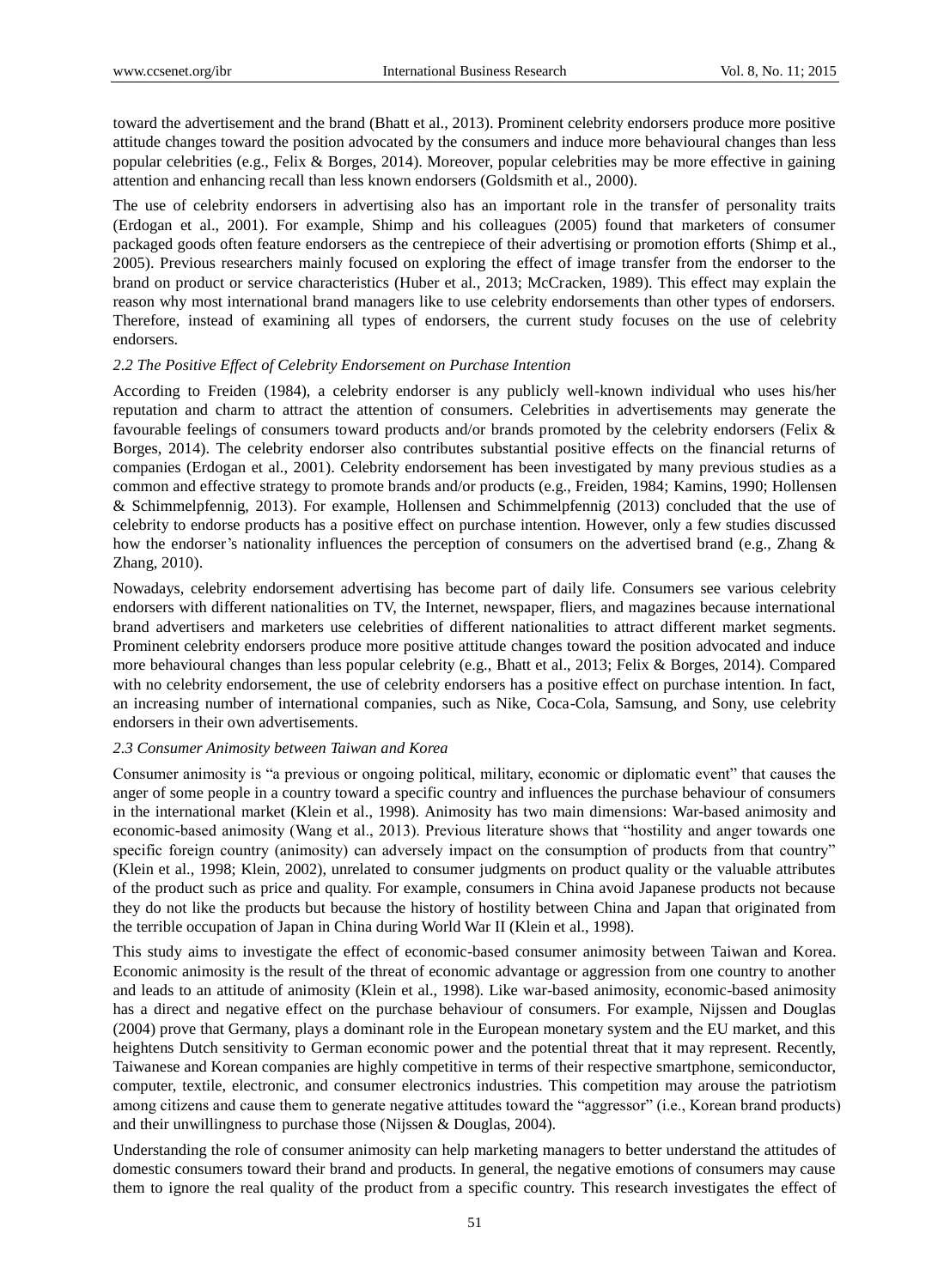economic-based consumer animosity between Taiwan and Korea and selects consumers' smartphone purchase intention as the research subject.

# **3. Research Hypotheses**

# *3.1 Match-up Effect of Celebrity Endorser*

The match-up effect (e.g., Koernig & Boyd, 2009; Marshall et al., 2008; Till & Busier, 1998; Kim et al., 2013) suggests that endorsers are more effective when a fit between the endorser and the endorsed brand and/or product exists. Theoretically, the globalization of advertisement strategy may be more effective than localization strategy because of the higher fit between the brand origin and the endorser's nationality. Selecting an endorser from the same origin country can increase the match between the advertisement endorsers and the brand image.

The match-up effect may even be significant for the Korean brand because of the popularity of Korean drama and pop song singers. More teenagers around the world admire Korean singers and movie stars, such as Yong-Joon Bae, Girl Generation, and PSY. Young consumers like to follow the consumption behaviour of these Korean endorsers in dramas and music videos. International Korean brands such as Samsung, LG, and Hyundai benefit from the popularity of Korean celebrities. These Korean brands have increased the use of Korean celebrity endorsement in the international market. Therefore, this study developed the following hypothesis:

**H1:** Using a Korean endorser can increase the number of young Taiwanese consumers who have a positive attitude toward Korea to select a Korean smartphone brand than using a domestic celebrity endorser.

However, the match-up effect may become a "disadvantage" if most domestic consumers have negative attitudes toward the COO of the brand. Klein et al. (1998) revealed that economic-based animosity has a negative effect on the willingness of the consumer to purchase a product from the country where consumers have feelings of animosity. For example, consumers in the United States generally believe that Japan is unfair when it trades with the United States, and thus they express high levels of economic animosity toward Japan (Klein et al., 1998). Therefore, the international company should take this negative attitude more seriously when the consumer animosity problem exists.

Recruiting a domestic celebrity endorser may be the best strategy for international brand managers to advertise their brand. On the one hand, domestic consumers are more familiar with domestic celebrity endorsers than with foreign ones. Using a well-known celebrity endorser may lead to higher brand attitude and purchase intentions toward the brand and/or product (Felix & Borges, 2014). On the other hand, domestic celebrity endorsers may be viewed more favourably than foreign celebrity endorsers because of their personality traits, such as dialect competence, social competence, race, and patriotism (Zhang & Zhang, 2010). Therefore, when domestic consumers have high animosity toward the COO of the brand, using domestic celebrity endorser may be more effective to increase the purchase intentions of consumers. Therefore, this study developed the following hypothesis:

**H2:** Using a Korean endorser can increase the number of young Taiwanese consumers who have negative attitudes toward Korea to select a Korean smartphone brand than using a domestic celebrity endorser.

#### **4. Methodology and Procedure**

# *4.1 Pertest*

This study aims to show that an external stimulus (endorser's nationality) can affect the purchase intentions of young Taiwanese consumers toward the purchase of a Korean smartphone brand. Therefore, selecting the most appropriate celebrity endorser to control the effect of the attractiveness of the endorser himself/herself is important. Moreover, the present study focuses exclusively on female endorsers to prevent any distorting effect of gender, as previous research showed that male and female subjects are perceived differently (e.g., Freiden, 1984).

To select most appropriate celebrity endorser who could be identified by nationality and associated with the smartphone advertisement, a pertest was conducted to select female celebrity endorsers who were significantly associated with three target traits, namely, (1) appropriateness, (2) trustworthiness, and (3) expertise. The celebrity endorser scored particularly well on these three personal traits (Till & Shimp, 1998). Six Taiwanese and six Korean female celebrities were first selected by the authors and then tested separately (Table 2). All these female celebrities are popular among Taiwanese college students and have no scandal or negative information recently.

In the pertest, young participants were randomly selected from an undergraduate business class at a medium-sized university in Taiwan. The use of student samples was justified because the pertest focus was on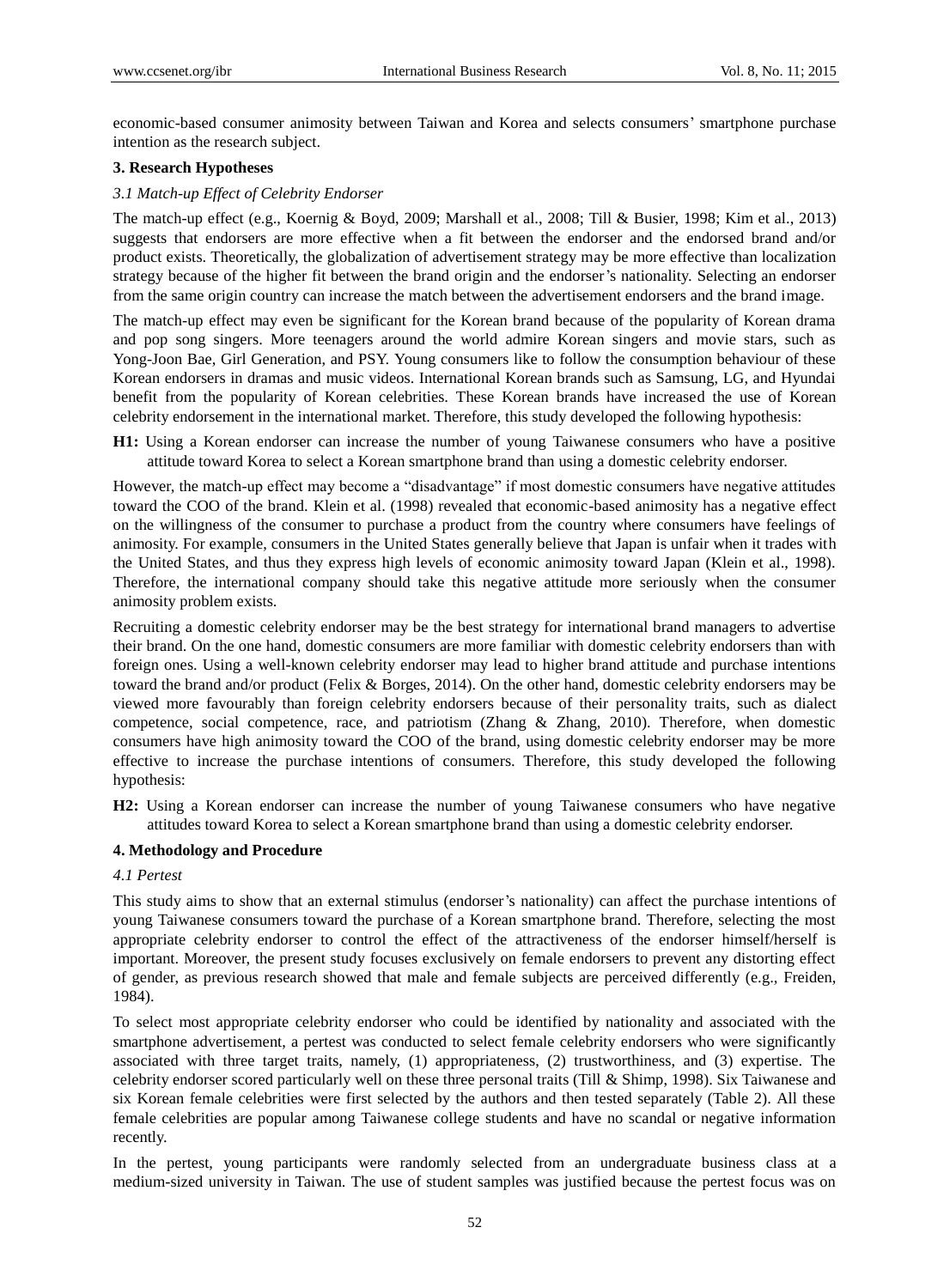the selection of appropriate endorser rather than to generate representative estimates of the decision of consumers. A total of 30 undergraduate students were asked to view the pictures of each endorser and to indicate how much each of the target traits (appropriateness, trustworthiness, and expertise) described each endorser of the new smartphone products (e.g.,  $1 =$  not appropriate at all,  $5 =$  very appropriate). The endorser with the highest score in the evaluation in each sub-group (Korean & Taiwanese endorsers) was selected for the final experiment. The evaluation results of the Taiwanese and Korean female endorsers are shown in Table 2.



Table 2. Evaluation of Taiwanese and Korean female endorsers

*Note.*  $M =$  mean of evaluation.

# *4.2 Method*

The current study used an experimental research design to assign subjects to different scenarios to observe how the nationality of celebrity endorsers and consumer animosity affect the intention of young Taiwanese consumers to purchase the Korean smartphone brand. An experimental design was used because our understanding of the nationality of endorsers and its effect remains unknown. To test the hypothesis, the study used a  $3 \times 3$ between-subject design (ANOVA), with the three nationalities of endorsers (Korea vs. Taiwan vs. no country  $=$ control) and two attitudes of domestic consumers toward Korea (like vs. dislike vs. neutral = control) as the experimental factors, and the purchase intention of consumers as the dependent variable (Table 3).

#### Table 3. Research design

|                        |            | Taiwanese yang consumers' attitude toward Korea |                   |             |
|------------------------|------------|-------------------------------------------------|-------------------|-------------|
|                        |            | Like                                            | Unlike            | Neutral     |
| Endorser's nationality | Taiwan     | Treatment 1                                     | Treatment 2       | Treatment 7 |
|                        |            | Mismatch                                        | Nationality match | Control     |
|                        | Korea      | Treatment 3                                     | Treatment 4       | Treatment 8 |
|                        |            | Brand image match                               | Mismatch          | Control     |
|                        | No country | Treatment 5                                     | Treatment 6       | Treatment 9 |
|                        |            | Control                                         | Control           | Control     |

To test the main effect of the endorser's nationality on the purchase intention toward the Korean smartphone brand, the participants were separated into three different groups. We designed three different versions of the questionnaire. Each questionnaire included one possible scenario, such as (1) advertisement with no endorser, (2) advertisement with Korean endorser, or (3) advertisement with Taiwanese endorser. Then, three print advertisements for the Korean smartphone brand (i.e., Samsung Galaxy Note 3) were developed in cooperation with a professional advertising expert (Appendix A). To control the unpredictable influence of different brand names or product characteristics, all three advertisements used "Samsung" and "Galaxy Note 3" as the subjects.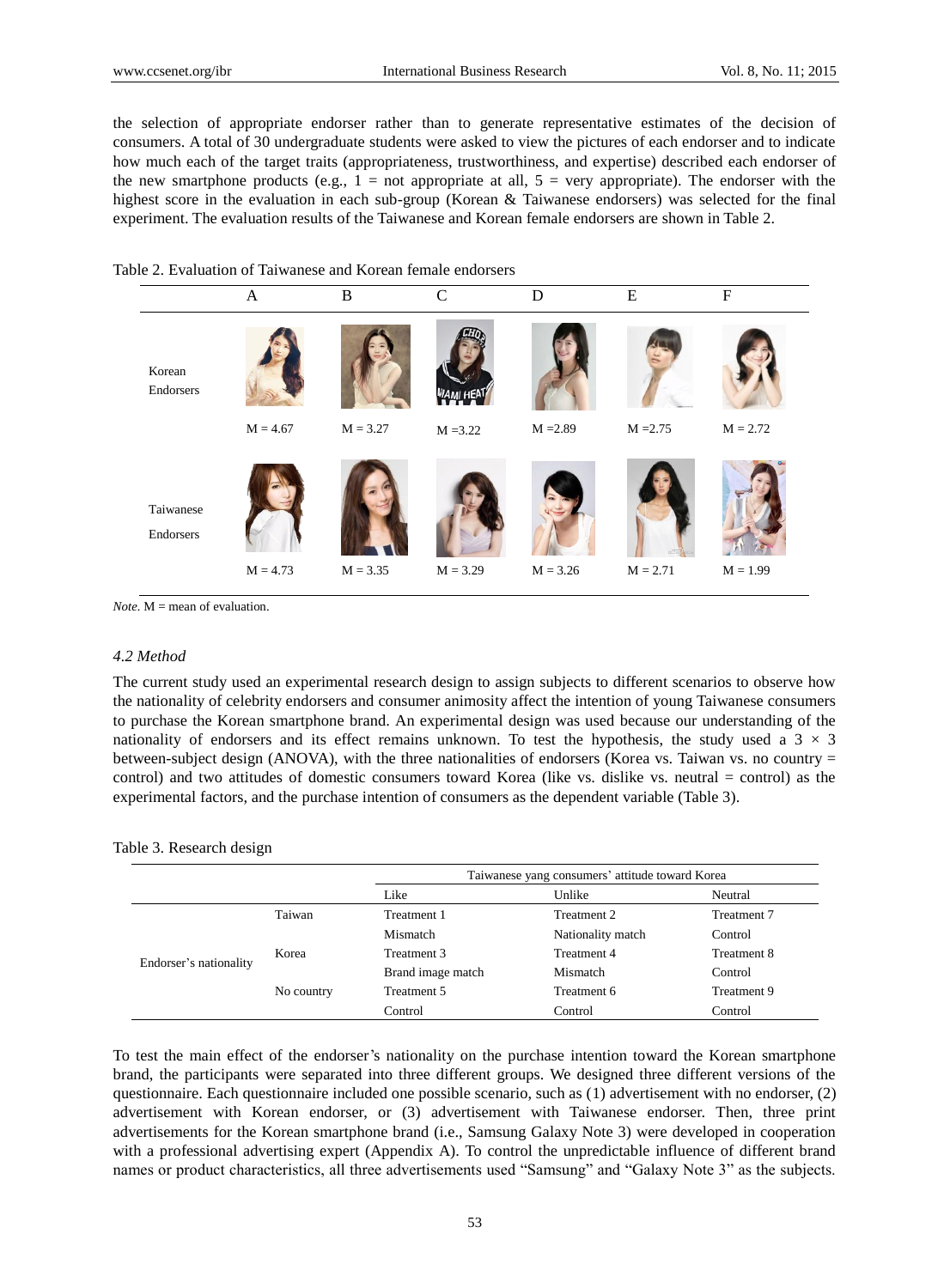The advertisement styles were designed as similarly as possible.

#### *4.3 Sampling and Procedure*

The experiment was based on a separate sample of business school students from two universities in the central Taiwan. Similar to all studies with a student sample (e.g., Kamins, 1990; Little et al., 2012; Till & Busier, 1998), the generalizability of the finding was questioned. However, the use of student sample was justified in this research because we focused on the attitudes of young Taiwanese consumers toward a Korean smartphone brand; thus, university students were the appropriate sample. Furthermore, the experimental research method tested the theoretical hypotheses rather than generated representative estimates of consumer response to the endorser's nationality. Thus, the use of student sample was appropriate.

The experimental procedure was divided into two stages. In the first stage, each student participant was asked the simple question of "Do you like Korea?" by a research assistant. To increase efficiency, if the participant answered "so-so" or "no comment," then, he/she would be assigned to the control groups (Treatments 7-9). Only the participants who said "Yes, I like Korea" or "No, I hate Korea" became the targeted participants in this research and assigned into the experimental groups (Treatments 1-6). All the participants were divided into three groups (like, dislike, and neutral) and were randomly assigned one of the three different versions of the questionnaire (no endorser, Korean endorser, and Taiwanese endorser).

To increase the reliability of research and reduce the misunderstanding on the scenarios, two filter questions "From what country does the Samsung brand originate?" and "What is the endorser's nationality in this questionnaire?" were asked. If the participant misunderstood the scenarios or gave the wrong answer of any filter question, the questionnaire would be eliminated immediately from the study. Finally, a total of 486 undergraduate Taiwanese students participated in this experiment. However, 36 were excluded from the data because they did not answer the filter questions correctly. In total, 450 Taiwanese students were valid (50 per treatment) and completed the questionnaires for further analysis. The usable respondent rate was 92.6%.

In the second stage, the respondents were asked to indicate their agreement using a seven-point Likert-type scale  $(1 =$  "strongly disagree" to  $7 =$  "strongly agree" scale). The statements on the two general constructs were (1) consumer animosity toward Korea and (2) willing to buy a Samsung smartphone. All measures were adapted from previous studies. For example, the attitude of consumers toward Korea was measure using eight items adopted from Klein et al. (1998). Purchase intention was measured using four items adopted from Dodds et al. (1991).

This research tested the reliability and validity of the variables. Table 4 shows the values of average variance extracted (AVE), composite reliabilities and the values of the coefficient  $\alpha$ . As expected, the factor loadings (γ) of all items were greater than 0.60, and all estimates for AVE were greater than 0.77 (Fornell & Larcker, 1981). As for convergent validity, all items had significant loadings on their respective constructs (Anderson & Gerbing, 1988). Composite reliabilities for the two constructs exceed 0.6, the generally recommended threshold (Bagozzi & Yi, 1988). The reliability test showed that the Cronbach's alpha values ranged from 0.95 to 0.96. In short, the results indicated good reliability of the measurements (Bagozzi & Yi, 1988; Hair, 2010).

| Scale/item                                                                    | Mean | S.D. | $\alpha$ |      | <b>AVE/CR</b> |
|-------------------------------------------------------------------------------|------|------|----------|------|---------------|
| <b>Consumer animosity</b>                                                     |      |      | 0.96     |      | 0.78/0.97     |
| I dislike Korea.                                                              | 3.94 | 1.76 |          | 0.94 |               |
| I feel angry toward Korea.                                                    | 3.86 | 1.67 |          | 0.92 |               |
| Koreans are doing business unfairly with Taiwanese.                           | 4.55 | 1.45 |          | 0.88 |               |
| I like Korean culture. (reversed)                                             | 4.27 | 1.41 |          | 0.86 |               |
| In general, I hate Korea.                                                     | 4.05 | 1.56 |          | 0.85 |               |
| Korea is taking advantage of Taiwan.                                          | 3.91 | 1.63 |          | 0.91 |               |
| Koreans are not reliable trading partners.                                    | 4.29 | 1.35 |          | 0.84 |               |
| I will never forgive Korea for gaining economic power over Taiwan.            | 4.42 | 1.44 |          | 0.84 |               |
| <b>Purchase intention</b>                                                     |      |      | 0.95     |      | 0.77/0.93     |
| The likelihood of purchasing this smartphone is.                              | 4.01 | 1.47 |          | 0.88 |               |
| At reasonable price, I would consider buying the product.                     | 4.07 | 1.24 |          | 0.87 |               |
| If I were going to buy a smartphone, the probability of buying this model is. | 4.10 | 1.38 |          | 0.90 |               |
| The probability that I would consider buying the product is.                  | 3.87 | 1.27 |          | 0.87 |               |

Table 4. Reliability and validity of variables.

*Note.* Completely standardized estimates;  $\gamma$  = Factor loading;  $\alpha$  = Cronbach's alpha; AVE = average variance extracted; CR = Composite reliability.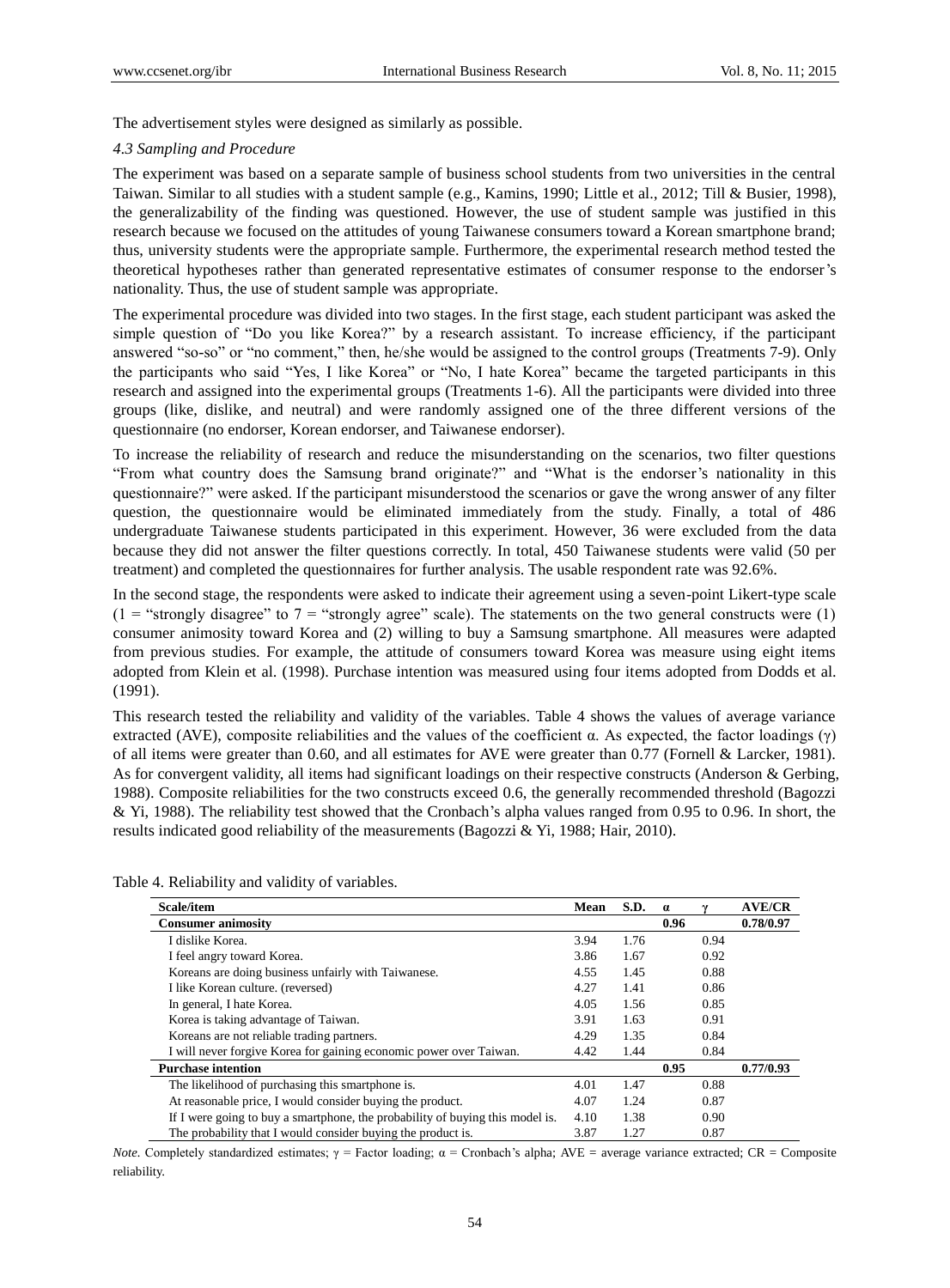#### **5. Results**

#### *5.1 Manipulation Checks*

To test the correlation between consumer animosity and purchase intention, this research first test the relationship with the statistical software, AMOS. It provides standardized coefficients (S. β). Thus, coefficients between constructs can be interpreted in the same manner as standardized regression coefficients in classical ordinary least squares regression. The overall fit of the model was unsatisfactory ( $\chi^2$  = 381.88, df = 53, p < 0.01) but the relative fit indices, e.g., the comparative fit index (CFI) and normed fit index (NFI), were 0.95 and 0.94, respectively. The result shows that there is a negative relationship between consumer animosity and purchase intention (S.β = -0.69, t = -17.56, p < 0.001).

To generate accurate stimuli for the experimental manipulation, this study conducted an ANOVA, with the measured consumer attitude toward Korea as the dependent variable. The results reveal that consumers who like Korea ( $M_{\text{Like}}$  = 5.65) are significantly more favourable than consumers who are neutral and dislike Korea  $(M_{\text{Neural}} = 4.06, M_{\text{unlike}} = 2.82$ ; F (2, 447) = 792.97, p < 0.01). This study also conducted a similar manipulation check on purchase intention. Consistent with our expectations, the results show that consumers who like Korea  $(M<sub>Like</sub> = 4.89)$  are the highest among the respondents compared with consumers who are neutral and dislike Korea (M<sub>Neutral</sub> = 4.24, M<sub>unlike</sub>= 2.88; F (2, 447) = 173.88, p < 0.01). Therefore, the manipulation of both independent variables is successful.

# *5.2 Experimental Results of Using Vs. Not Using Celebrity Endorser*

To examine the positive effect of celebrity endorser, we first combined treatments 1, 2, 3, 4, 7, and 8 into group 1 (with endorser) and treatments 5, 6, and 9 into group 2 (without endorser) to test the effect of the endorser (Table 2). Then, we conducted a 2 (with endorser vs. without endorser) x 3 (like vs. dislike vs. neutral) mixed ANCOVA using the endorser as the between-subjects factor and consumer attitude toward Korea as the covariate. The analysis reveals a statistically significant effect of the covariate (F  $(2,444) = 168.582$ , p < 0.01). This finding indicates that the use of an endorser is positively associated with the attitude of consumers toward Korea.

The main effect of the use of endorser on the purchase intention of consumers who like Korea is marginally significant (F (1,148) = 3.825, p = 0.052). The same result was found for those who dislike Korea (F (1,148) = 7.648,  $p < 0.01$ ). However, the main effect of using an endorser on the purchase intention of consumers who remain neutral to Korea is not significant (F (1, 148) = 1.48,  $p = 0.226$ ). Consistent with the expectation, using a celebrity endorser to promote a Korean smartphone brand has the most effect on young Taiwanese consumers who like Korea ( $M = 4.984$ ) and the least effect on those who dislike Korea ( $M = 3.076$ ). Except for consumers with a neutral attitude toward Korea, the analysis reveals the significant effect of celebrity endorsement, particularly among consumers who have high animosity toward Korea (Figure 1).



Figure 1. The effect of using endorser on purchase intention

#### *5.3 Experimental Results*

To further understand the correlation among endorser's nationality, consumer attitude toward Korea, and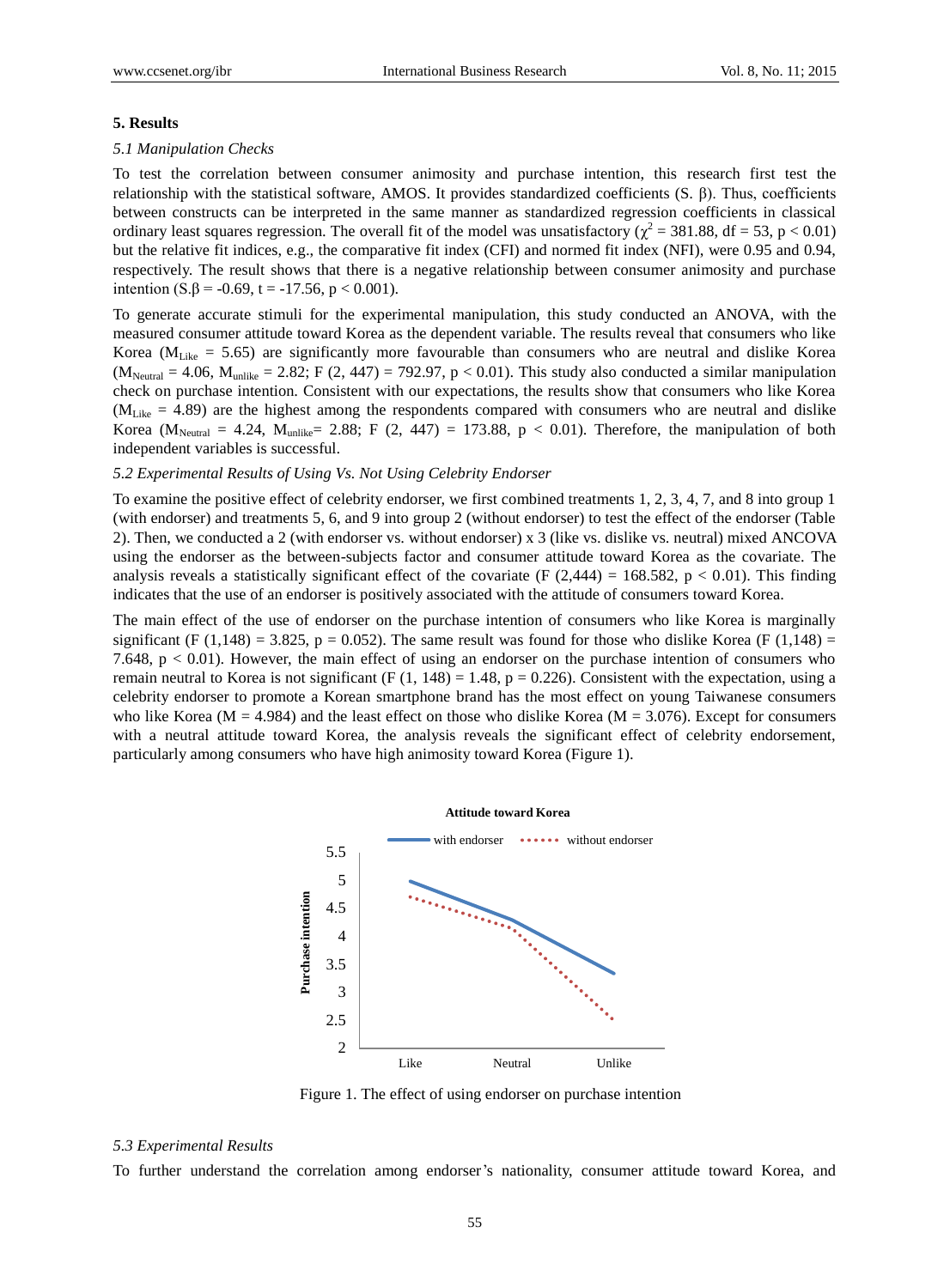purchase intention, this study conducted a 3 (with Taiwanese endorser vs. with Korean endorser vs. without endorser) x 3 (like vs. dislike vs. neutral = control) mixed ANCOVA, with the endorser's nationality as the between-subjects factor and the attitude of consumers toward Korea as the covariate. The analysis reveals the statistically significant effect of the covariate (F  $(2,441) = 212.364$ , p < 0.01), which indicates that the endorser's nationality is positively associated with the attitude of consumers toward Korea.

Figure 2 shows that the endorser's nationality has a non-significant difference in the increase in intention of consumers who like Korea to purchase a Korean smartphone brand (F  $(2,147) = 2.169$ , p = 0.118). Although the Korean endorser has a slight advantage in increasing the intention of consumers to purchase a Korean smartphone brand ( $M_{Korea} = 5.044$ ) than the Taiwanese endorser ( $M_{Taivan} = 4.924$ ) and without an endorser ( $M_{No} =$ 4.704), the advantage is not significant. Therefore, H1 is rejected.

The result also reveals that the endorser's nationality has a statistically significant difference in the increase in the intention of consumers to purchase a Korean smartphone (F  $(2,147) = 3.567$ , p = 0.031). The Taiwanese endorser has a significant advantage in increasing the intention of consumers to purchase a smartphone  $(M<sub>Taiwan</sub>)$  $= 4.46$ ) than without an endorser (M<sub>without endorser</sub>  $= 4.144$ ) and with a Korean endorser (M<sub>Korea</sub>  $= 4.128$ ). Interestingly, the use of a Korean endorser has the disadvantage of attracting the purchase intention of neutral consumers, and the gap between using domestic and using Korean endorsers becomes larger in the group who dislikes Korea. Figure 2 shows that the endorser's nationality has a significant difference in the increase in the intentions of consumers who dislike Korea to purchase a Korean smartphone brand (F  $(2,147) = 34.066$ , p < 0.01). A Taiwanese endorser has a significant advantage in enhancing the intention of consumers to purchase a smartphone ( $M_{Tiuwan}$  = 3.852) than without an endorser ( $M_{without endorser}$  = 2.500) and with a Korean endorser  $(M<sub>Korea</sub> = 2.300)$ . Therefore, H2 is supported.



Figure 2. The effect of using different nationalities of endorser on purchase intention

# **6. Conclusion**

Celebrity endorsement is one of the most frequently used methods in advertising to influence the purchase intentions of consumers (e.g., Choi & Rifon, 2007; Ding et al., 2011; Hollensen & Schimmelpfennig, 2013; Kamins, 1990). An increasing number of international companies are more likely to use celebrity endorsers than other types in their advertisements because of the efficiency and effectiveness of using celebrity endorsers. However, studies discussing the effect of the nationality of celebrity endorsers on the purchase intentions of consumers are scarce. Therefore, our study outlines the potential disadvantages of the match or mismatch between the nationality of celebrity endorsers and the endorsed brand. Overall, we discovered that the nationality of celebrity endorsers affects the intentions of young consumers to purchase a smartphone.

This result also provides new insights that add more discussions to previous research that ignored the effect of the nationality of celebrity endorsers (e.g., Bhatt et al., 2013; Felix & Borges, 2014). Contradictory to most previous research that found a positive relationship between the use of endorser and purchase intention, this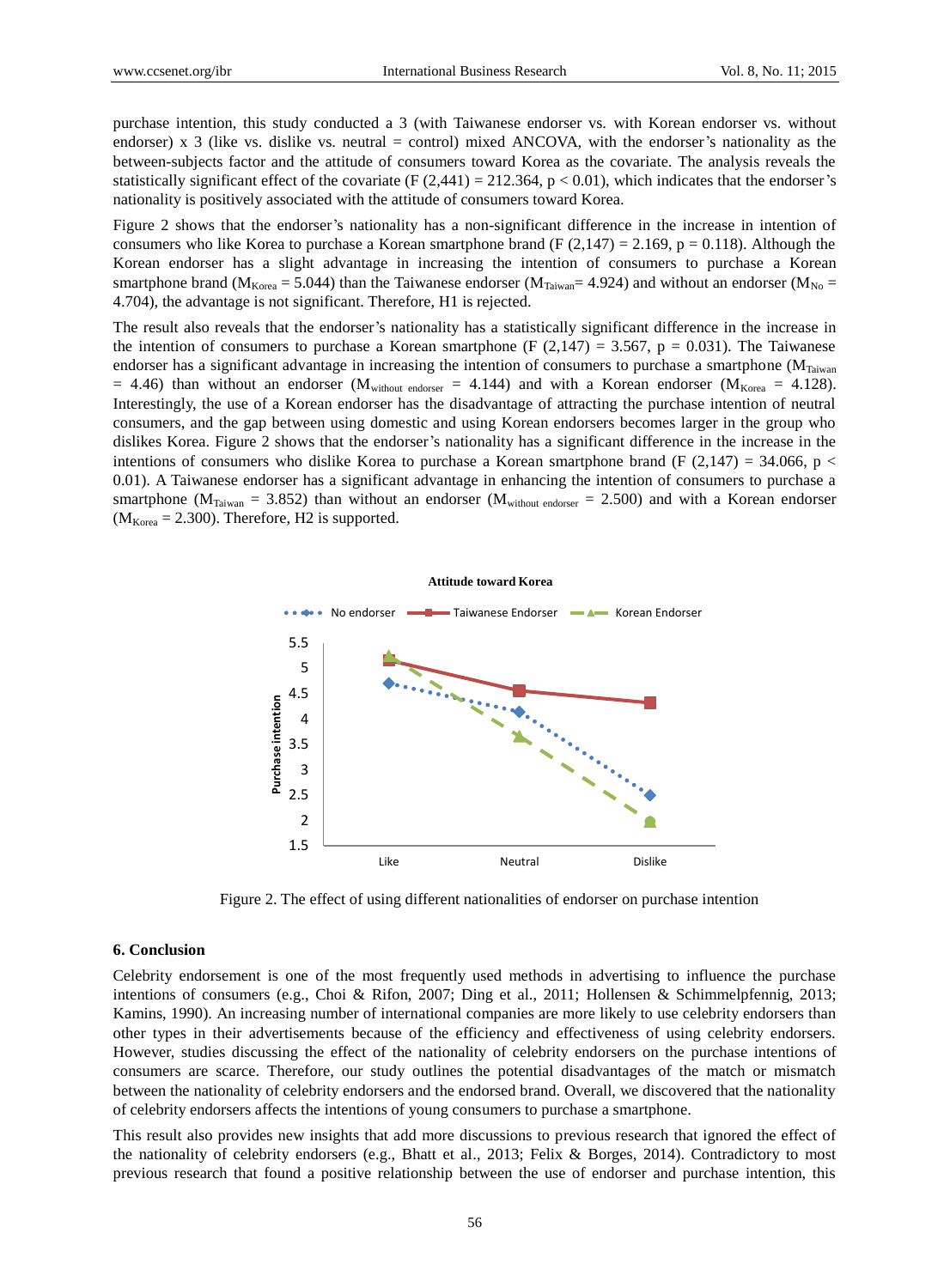research found that, in some situations, the use of animosity celebrity endorser has a negative effect on purchase intention. Consistent with the arguments of Klein et al. (1998) and Nijssen and Douglas (2004), animosity emotion generates the negative attitudes of consumers toward the products of the "aggressor" country and their unwillingness to purchase them. This study also found the same relationship between consumer animosity and purchase intention. The use of animosity celebrity celebrities in advertisements may lead to the negative feelings of some consumers toward products and/or brands endorsed. This phenomenon is particularly significant for consumers who have a strong animosity toward Korea (Figure 2).

# **7. Implications**

Our findings provide some useful managerial implications for practitioners to deal with the use of celebrity endorsers. Considering that modern consumers can see various celebrities with different nationalities on TV, the Internet, newspaper, fliers, and magazines, international brand managers should not only consider the fit between the personal characteristics of the endorser and the endorsed brand and product, but they should also know the effect of the endorser's nationality, particularly when they intend to promote their products and/or brands in the countries with high consumer animosity complex in economics (e.g., Taiwan vs. Korea and US vs. Japan) and/or wars (e.g., China vs. Japan and the UK vs. Germany).

International brand marketers should realize that the nationality of endorsers may either have positive or negative effects on the purchase intention of consumers. To reduce the negative effect of consumer animosity, international markers use domestic celebrity endorsers to reduce the negative feelings of consumers toward the COO of the brand. The result of this study shows that using a domestic endorser is more advantageous in attracting patriotic consumers and those who are neutral to the COO of the brand. This result also explains why Samsung first used a Korean endorser, Ji-Eun Lee, to endorse its smartphone in 2011 but then used Taiwanese endorsers for their new products in the subsequent years (see Table 1).

Nevertheless, international brand managers can also select advertisement endorsers from their original country to increase the match between brand image and advertisement endorsers. The use of brand original celebrity endorsers may not always be a bad idea (Little et al., 2012) because economic-based animosity is usually temporary and less likely to be passed from generation to generation. In recent years, some Taiwanese youths have increasingly developed a positive attitude toward the Korean popular culture (e.g., pop songs, dramas, and movies). Using Korean endorsers may be an effective strategy to change the attitude of young Taiwanese consumers toward Korean brand products. For a Korean brand manager, this result offers a new opportunity to recruit Korean celebrity endorsers to increase the match between brand image and advertisement endorsers. This result also explains why Samsung has recently changed its brand strategy and used Soo-Hyun Kim, a Korean drama star, as its new smartphone endorser in May 2014.

# **8. Limitations and Future Research**

Similar to all pilot research, this study has several limitations. First, the context of this study was based on the discussion of two countries with economic-based animosity (i.e., Taiwan vs. Korea), and it successfully proved that the use of celebrity endorser has a positive effect on the intention of young Taiwanese consumers to purchase a smartphone. However, in the real world, consumer animosity is complex and varied (Klein et al., 1998). Different types of consumer animosities may have distinct effects. For example, Little et al. (2012) found that economic-based animosity (e.g., America vs. China) is temporary and less likely to be passed from generation to generation compared with war-based animosity (e.g., America vs. Vietnam). Therefore, comparing this research finding with other types of consumer animosity, such as war-based and political animosity, would be interesting.

Second, the study aims to show that an external stimulus (endorser's nationality) affects the intention of young Taiwanese consumers to purchase a smartphone. Thus, this research used an experimental design method with undergraduate business school students rather than real consumers as participants. The student consumers were not actually exposed to a genuine shopping setting, and thus they might not truly care about the product quality, price, user experience, and purchase risk as seen in the real world. Therefore, future studies should process the test with "real customers" and compare the difference with this research.

Finally, to reduce potential uncontrollable factors, this study was conducted with a specific type of high-involvement product: A smartphone. However, the use of different types of products may attract different levels of consumer attention and responses. For example, although consumers spend more time and energy searching for smartphones, they tend not to spend even more time searching for shampoo. However, these low-involvement products, such as shampoo, soft drinks, and soap, are usually endorsed by celebrities. Therefore, the replication of this research using different types of products should help verify the generalizability of the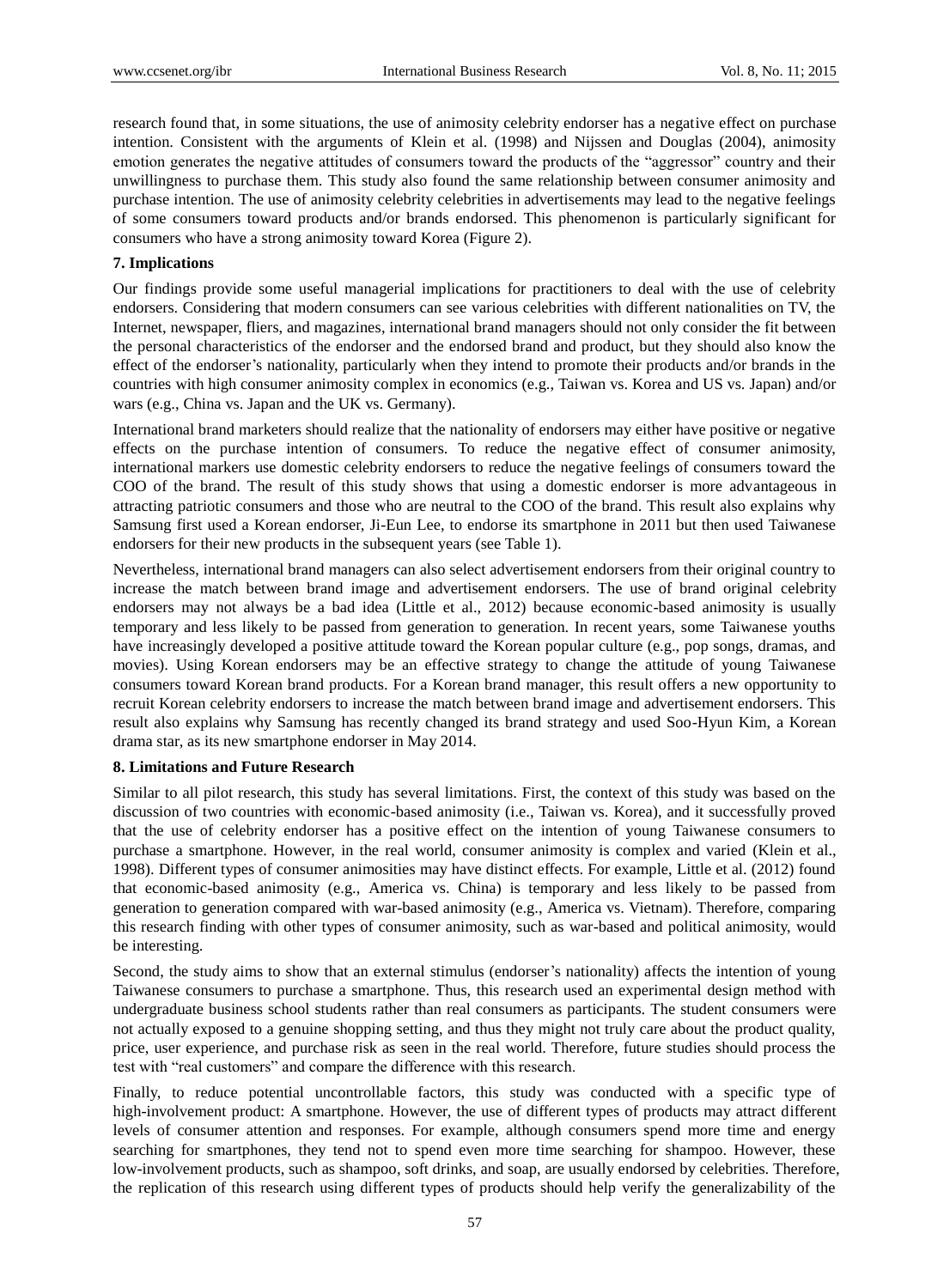results of this study.

#### **References**

- Anderson, J. C., & Gerbing, D. W. (1988). Structural equation modeling in practice: A review and recommended two-step approach. *Psychological Bulletin, 103*, 411-523. http://dx.doi.org/10.1037/0033-2909.103.3.411
- Bagozzi, R. P., & Yi, Y. (1988). On the evaluation of structural equation models. *Journal of the Academy of Marketing Science, 16*, 74-94. http://dx.doi.org/10.1007/BF02723327
- Bhatt, N., Jayswal, R. M., & Patel, J. D. (2013). Impact of celebrity endorser's source credibility on attitude towards advertisements and brands. *South Asian Journal of Management, 20*.
- Choi, S., & Rifon, N. J. (2007). Who is the celebrity in advertising? Understanding dimensions of celebrity images. *The Journal of Popular Culture, 40*, 304-324. http://dx.doi.org/10.1111/j.1540-5931.2007.00380
- Ding, H., Molchanov, A. E., & Stork, P. A. (2011). The value of celebrity endorsements: A stock market perspective. *Marketing Letters, 22*, 147-163. http://dx.doi.org/10.1007/s11002-010-9117-y
- Dodds, W. B., Monroe, K. B., & Grewal, D. (1991). Effects of price, brand, and store information on buyers' product evaluations. *Journal of Marketing Research*, 307-319. http://dx.doi.org/ 10.2307/3172866
- Erdogan, B. Z., Baker, M. J., & Tagg, S. (2001). Selecting celebrity endorsers: The practitioner's perspective. *Journal of Advertising Research, 41*, 39-48.
- Felix, R., & Borges, A. (2014). Celebrity endorser attractiveness, visual attention, and implications for ad attitudes and brand evaluations: A replication and extension. *Journal of Brand Management*, 579-593. http://dx.doi.org/ 10.1057/bm.2014.24
- Fornell, C., & Larcker, D. F. (1981). Structural equation models with unobservable variables and measurement error: Algebra and statistics. *Journal of Marketing Research*, 382-388. http://dx.doi.org/ 10.2307/3150980
- Freiden, J. B. (1984). Advertising spokesperson effects-An examination of endorser type and gender on 2 audiences. *Journal of Advertising Research, 24*, 33-41.
- Friedman, H. H., & Friedman, L. (1979). Endorser effectiveness by product type. *Journal of Advertising Research, 19*, 63-71.
- Goldsmith, R. E., Lafferty, B. A., & Newell, S. J. (2000). The impact of corporate credibility and celebrity credibility on consumer reaction to advertisements and brands. *Journal of Advertising, 29*, 43-54. http://dx.doi.org/ 10.1080/00913367.2000.10673616
- Hair, J. F. (2010). *Multivariate data analysis.* Englewood Cliffs, Prentice-Hal. NJ.
- Hollensen, S., & Schimmelpfennig, C. (2013). Selection of celebrity endorsers: A case approach to developing an endorser selection process model. *Marketing Intelligence & Planning, 31*, 88-102. http://dx.doi.org/10.1108/02634501311292948
- Huber, F., Meyer, F., Vogel, J., Weihrauch, A., & Hamprecht, J. (2013). Endorser age and stereotypes: Consequences on brand age. *Journal of Business Research, 66,* 207-215. http://dx.doi.org/10.1016/j.jbusres.2012.07.014
- Jung, K., Ang, S. H., Leong, S. M., Tan, S. J., Pornpitakpan, C., & Kau, A. K. (2002). A typology of animosity and its cross-national validation. *Journal of Cross-Cultural Psychology, 33*, 525-539. http://dx.doi.org/10.1177/0022022102238267
- Kamins, M. A. (1990). An investigation into the "match-up" hypothesis in celebrity advertising: When beauty may be only skin deep. *Journal of Advertising, 19*, 4-13. http://dx.doi.org/10.1080/00913367.1990.10673175
- Kim, S. S., Lee, J., & Prideaux, B. (2014). Effect of celebrity endorsement on tourists' perception of corporate image, corporate credibility and corporate loyalty. *International Journal of Hospitality Management, 37*, 131-145. http://dx.doi.org/ 10.1016/j.ijhm.2013.11.003
- Kim, S. S., Wang, K. C., & Ahn, T. H. (2013). Which endorser and content are most influential in Korean restaurant promotions? *International Journal of Hospitality Management, 33*, 208-218. http://dx.doi.org/10.1016/j.ijhm.2012.08.005
- Klein, J. G. (2002). Us versus them, or us versus everyone? Delineating consumer aversion to foreign goods. *Journal of International Business Studies*, 345-363.<http://dx.doi.org/10.1057/palgrave.jibs.8491020>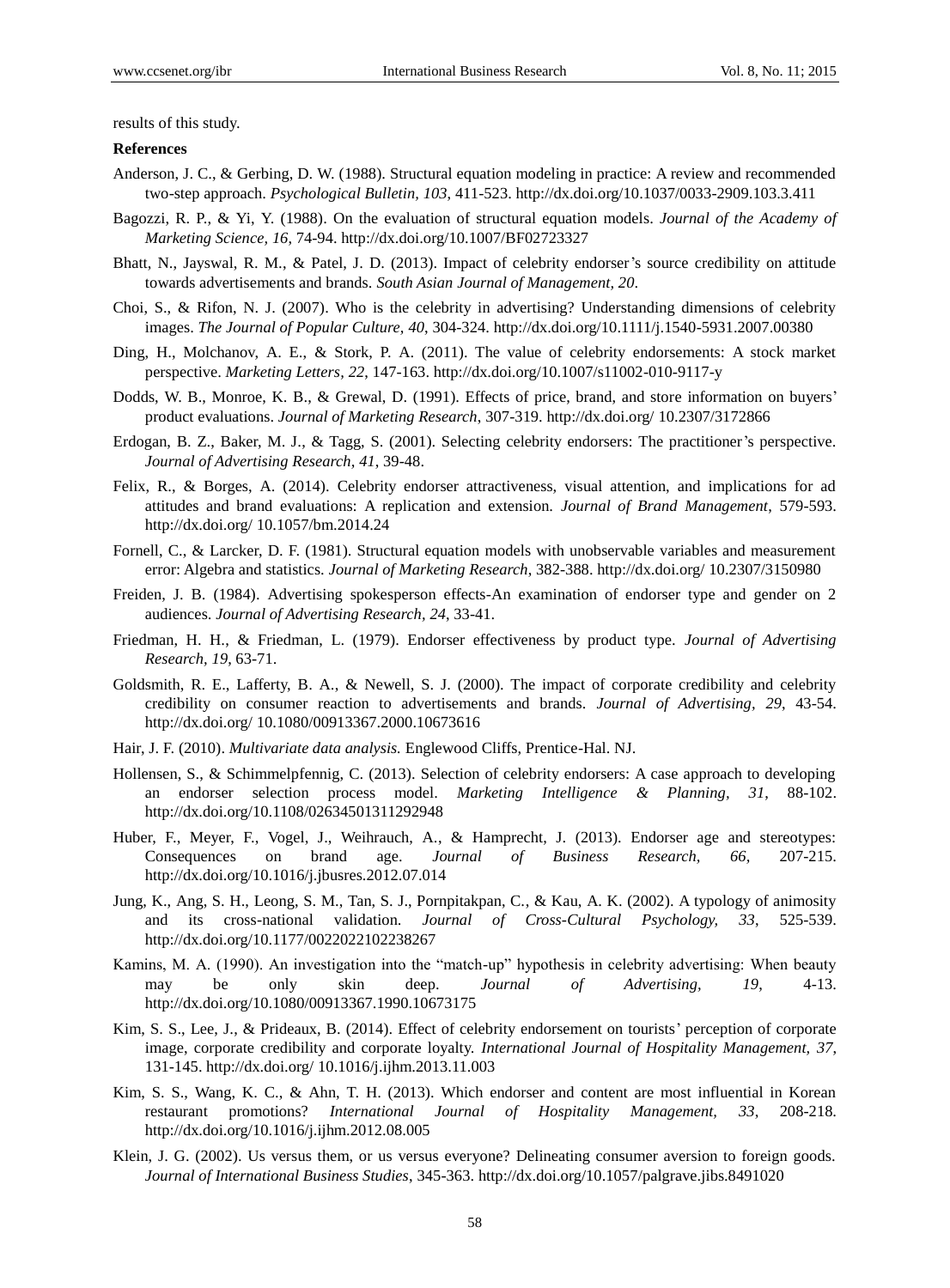- Klein, J. G., Ettenson, R., & Morris, M. D. (1998). The animosity model of foreign product purchase: An empirical test in the People's Republic of China. *The Journal of Marketing*, 89-100. http://dx.doi.org/10.2307/1251805
- Koernig, S. K., & Boyd, T. C. (2009). To catch a tiger or let him go: The match-up effect and athlete endorsers for sport and non-sport brands. *Sport Marketing Quarterly, 18*, 25-37.
- Marshall, R., Na, W., State, G., & Deliskar, S. (2008). Endorsement theory: How consumers relate to celebrity models. *Journal of Advertising Research, 48,* 564-572. http://dx.doi.org/10.2501/S0021849908080550
- McCracken, G. (1989). Who is the celebrity endorser? Cultural foundations of the endorsement process. *Journal of Consumer Research*, 310-321.<http://dx.doi.org/10.1086/209217>
- McDaniel, S. R., & Heald, G. R. (2000). Young consumers' responses to event sponsorship advertisements of unhealthy products: Implications of schema-triggered affect theory. *Sport Management Review, 3*, 163-184. http://dx.doi.org/ 10.1016/S1441-3523(00)70084-2
- Nijssen, E. J., & Douglas, S. P. (2004). Examining the animosity model in a country with a high level of foreign trade. *International Journal of Research in Marketing, 21,* 23-38. http://dx.doi.org/10.1016/j.ijresmar.2003.05.001
- Shimp, T. A., Wood, S. L., & Smarandescu, L. (2005). Consumer testimonials as self-generated advertisements. *MSI Reports*, *2*, 91-113.
- Shoham, A., Davidow, M., Klein, J. G., & Ruvio, A. (2006). Animosity on the home front: The Intifada in Israel and its impact on consumer behavior. *Journal of International Marketing, 14,* 92-114. http://dx.doi.org/http://dx.doi.org/10.1509/jimk.14.3.92
- Till, B. D., & Busler, M. (1998). Matching products with endorsers: Attractiveness versus expertise. *Journal of Consumer Marketing, 15,* 576-586. http://dx.doi.org/ 10.1108/07363769810241445
- Till, B. D., & Busler, M. (2000). The match-up hypothesis: Physical attractiveness, expertise, and the role of fit on brand attitude, purchase intent and brand beliefs. *Journal of Advertising,* 29, 1-13. http://dx.doi.org/10.1080/00913367.2000.10673613
- Tingchi Liu, M., Huang, Y. Y., & Minghua, J. (2007). Relations among attractiveness of endorsers, match-up, and purchase intention in sport marketing in China. *Journal of Consumer Marketing, 24,* 358-365. http://dx.doi.org/ 10.1108/07363760710822945
- Wang, H. C., & Doong, H. S. (2010). Argument form and spokesperson type: The recommendation strategy of virtual salespersons. *International Journal of Information Management, 30*, 493-501. http://dx.doi.org/10.1016/j.ijinfomgt.2010.03.006
- Wang, W., He, H., & Li, Y. (2013). Animosity and willingness to buy foreign products: Moderating factors in decision-making of Chinese consumers, *Asia Pacific Business Review*, *19*(1), 32-52. http://dx.doi.org/10.1080/13602381.2011.640133
- Zhang, H. X., & Zhang, Y. (2010). Is nationality important? A new perspective on the relationship between celebrity endorsement and ddvertising effects. *Acta Psychologica Sinica, 2*, 304-316. <http://dx.doi.org/10.3724/SP.J.1041.2010.00304>

# **Appendix A**

# **Examples of the stimuli advert**



Advertisement with no endorser With Korean endorser With Taiwanese endorser